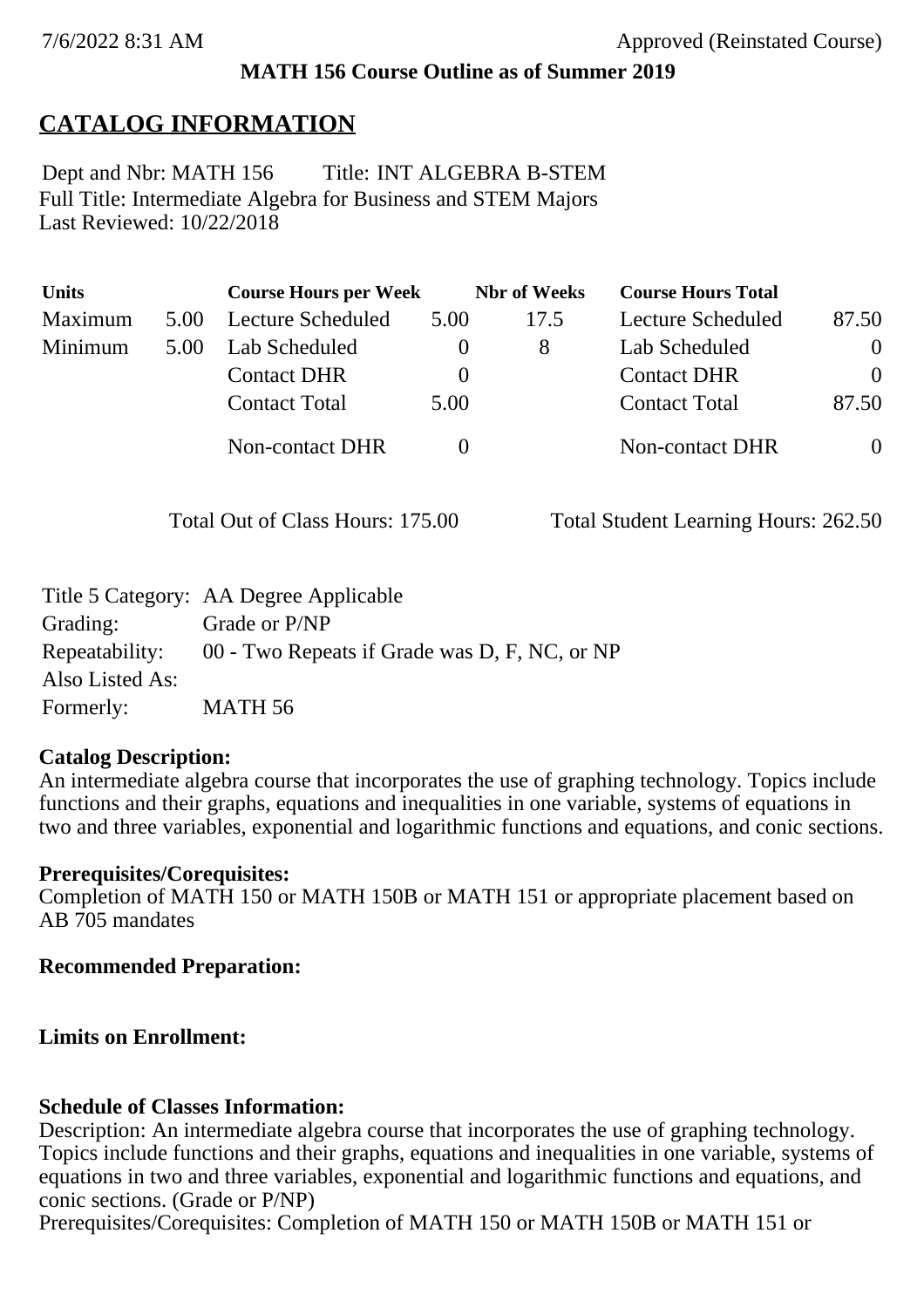# **ARTICULATION, MAJOR, and CERTIFICATION INFORMATION:**

| <b>AS Degree:</b>              | <b>Area</b>          |                                          | Effective: | Inactive: |
|--------------------------------|----------------------|------------------------------------------|------------|-----------|
|                                | Β                    | Communication and Analytical Summer 2019 |            |           |
|                                |                      | <b>Thinking</b>                          |            |           |
|                                | <b>MC</b>            | <b>Math Competency</b>                   |            |           |
|                                | B                    | Communication and Analytical Fall 1981   |            | Fall 1999 |
|                                |                      | Thinking                                 |            |           |
|                                | <b>MC</b>            | <b>Math Competency</b>                   |            |           |
| <b>CSU GE:</b>                 | <b>Transfer Area</b> |                                          | Effective: | Inactive: |
|                                | <b>B</b> 4           | Math/Quantitative Reasoning              | Fall 1981  | Fall 1988 |
| IGETC:<br><b>Transfer Area</b> |                      |                                          | Effective: | Inactive: |
| <b>CSU Transfer:</b>           |                      | Effective:                               | Inactive:  |           |
| <b>UC</b> Transfer:            |                      | Effective:                               | Inactive:  |           |

### **CID:**

### **Certificate/Major Applicable:**

[Both Certificate and Major Applicable](SR_ClassCheck.aspx?CourseKey=MATH156)

# **COURSE CONTENT**

## **Student Learning Outcomes:**

Upon completion of the course, students will be able to:

- 1. Analyze functions and solve equations and inequalities using graphing technology and algebraic methods.
- 2. Create mathematical models and solve applications of linear and nonlinear functions.
- 3. Solve systems of linear equations using matrix methods and graphing technology.
- 4. Graph conic sections, including parabolas, ellipses, and hyperbolas.

## **Objectives:**

During this course, students will:

- 1. Define function, domain, and range, and use function notation.
- 2. Identify basic features of the graphs of polynomial, radical, absolute value, exponential and logarithmic functions.
- 3. Use graphing technology to construct graphs, to solve nonlinear equations and inequalities in one variable, and to locate roots, intersection points, and extrema.
- 4. Use algebraic methods to solve equations that involve polynomial, radical, absolute value, rational, exponential and logarithmic expressions.
- 5. Find algebraic solutions to literal equations.
- 6. Apply algebraic or graphical methods, as appropriate, to solve application problems involving polynomial, radical, absolute value, rational, exponential and logarithmic functions.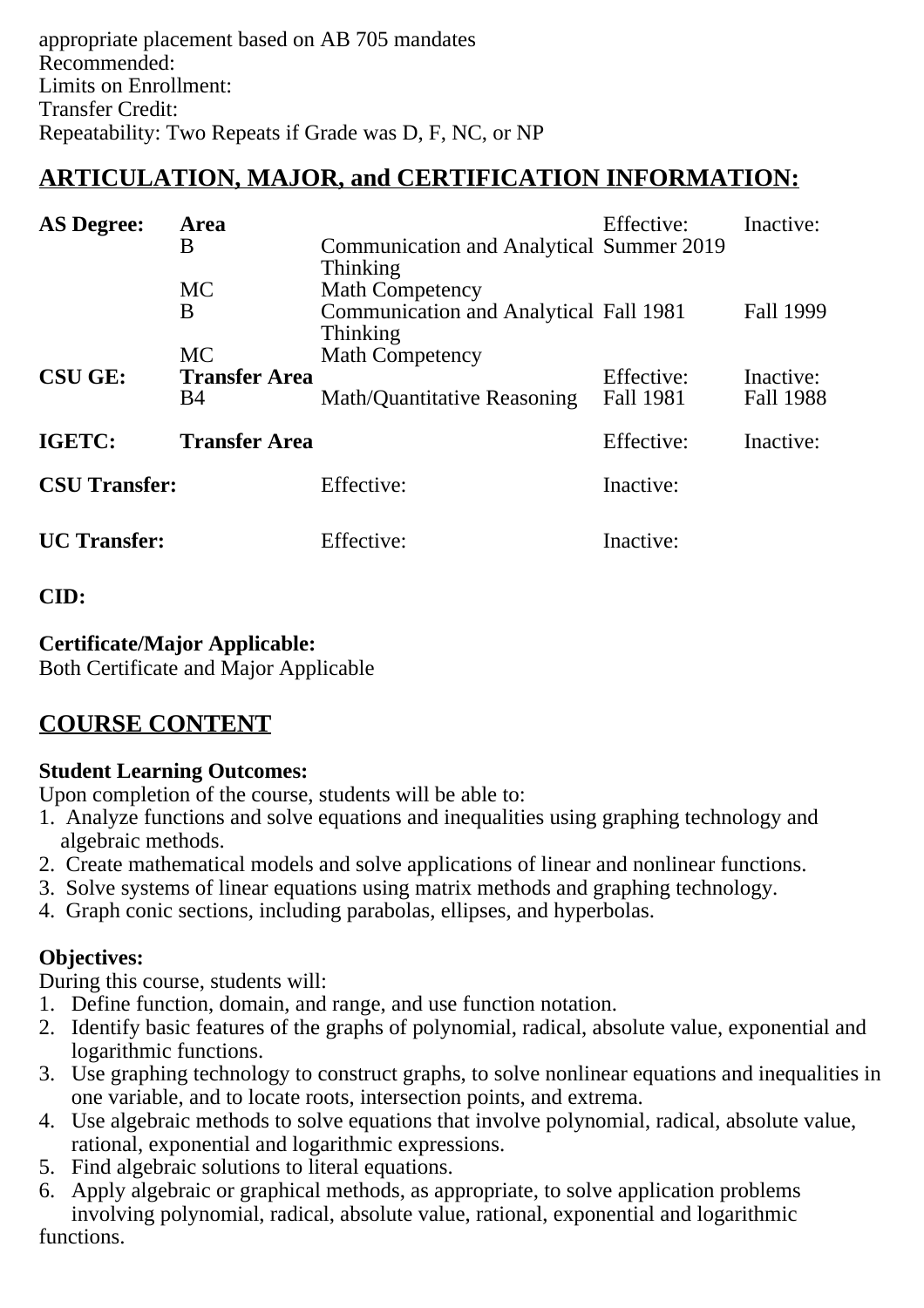- 7. Apply properties of exponents and logarithms.
- 8. Express an understanding of the number e.
- 9. Graph conic sections, including parabolas, ellipses, and hyperbolas.
- 10. Use algebraic and graphical methods to solve linear and nonlinear systems in two variables, and use Reduced Row Echelon Form (RREF) to solve systems of linear equations in three variables.
- 11. Solve application and modeling problems that require the use of a system of linear equations.
- 12. Find graphical solutions to systems of linear inequalities.

## **Topics and Scope:**

- I. Use of Technology
	- A. Evaluate and graph functions
	- B. Solve equations and inequalities graphically
	- C. Matrices and RREF
- II. Functions
	- A. Definition of relation, function, domain, and range
	- B. Function notation and evaluation
	- C. Interval notation, intersection and union
	- D. Analyze graphs of polynomial, absolute value, radical, exponential, and logarithmic functions with and without graphing technology
	- E. Mathematical models and other applications of linear and nonlinear functions
- III. Equations and Inequalities
	- A. Equations
		- 1. Solutions of literal equations
		- 2. Algebraic and graphical solutions of linear, quadratic, radical, rational, absolute value, exponential, and logarithmic equations
	- B. Inequalities
		- 1. Algebraic solutions to absolute value inequalities
		- 2. Graphical solutions of linear and nonlinear inequalities using graphing technology

## IV. Quadratic Functions

- A. Vertex and general forms
- B. Discriminant
- C. Solutions to quadratic equations using factoring, quadratic formula, and completing the square
- D. Applications and modeling
- V. Rational Expressions and Equations
	- A. Simplification of rational expressions, including complex fractions
	- B. Operations on rational expressions
	- C. Solving rational equations
	- D. Applications and modeling
- VI. Exponential and Logarithmic Functions
	- A. The number e
	- B. Common and natural logarithms
	- C. Laws of logarithms
	- D. Applications and modeling
- VII. Introduction to Conic Sections
	- A. Midpoint and Distance Formulas, Circles
	- B. Parabolas
	- C. Ellipses
	- D. Hyperbolas
- VIII. Systems of Equations/Inequalities